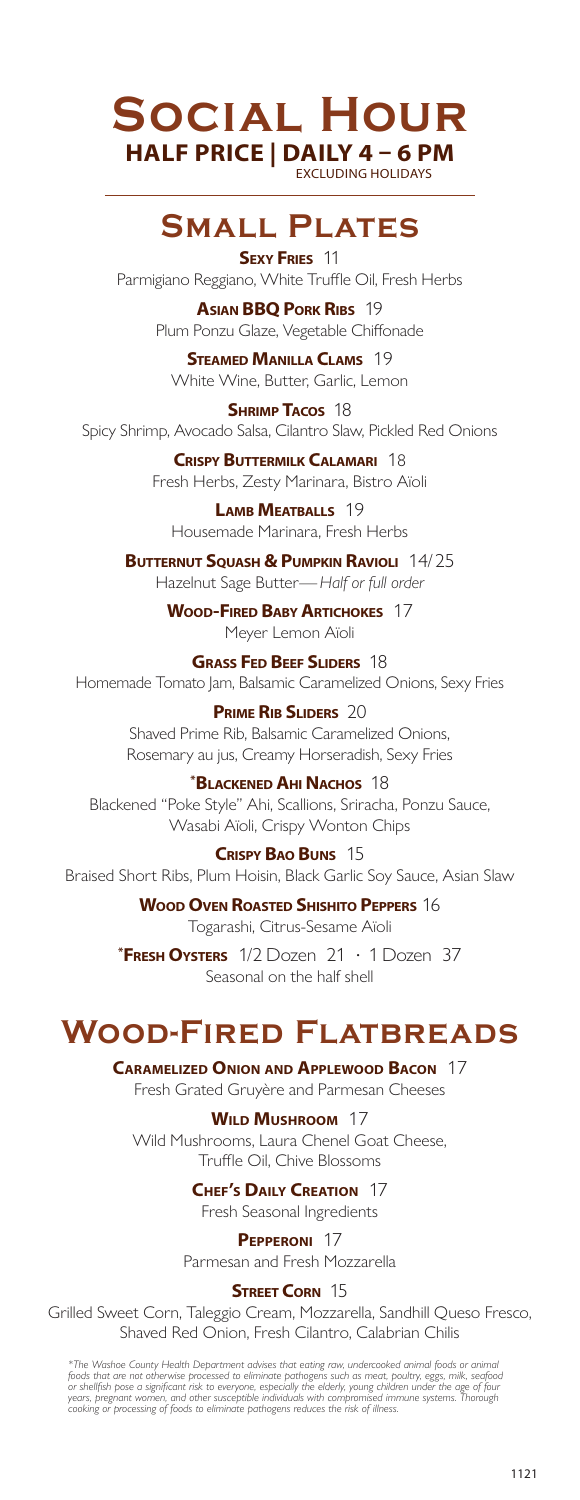**Cocktails**

Your Choice 15

# **Bistro Signature**

## **Sunset Breeze**

Chopin Vodka, Domaine de Canton Ginger Liqueur, Aperol, Peach Purée, Hopped Grapefruit Bitters

#### **Orchard Swing**

Peach & Orange Blossom Ketel One, Peach Puree, Orange Flower Water, Moscato Float

#### **Rocky Mountain Sour**

Breckenridge Rum, Angel's Envy Rye, Depot Amer, Mango, Burlesque Bitters

#### **Bolivian Swizzle**

Avua Cachaca, Agwa Cocalero, Creme of Coconut, Fresh Lime and Pineapple

#### **Lavender Lemon Drop**

Tahoe Blue Vodka, Lavender Syrup, Fresh Lemon Juice, Lavender Bitters

#### **The Beetnik**

Hendrick's Lunar Gin, Cynar, Beet-Basil Shrub, Lime, Prosecco Float

#### **Jalisco Rose**

Patron Silver Tequila, Aperol, Fresh Lime, Rosewater, Pink Grapefruit Soda, Salt Rim

## **Boxcar Willie**

Woodford Reserve Bourbon, Solerno Blood Orange, Domaine de Canton Ginger Liqueur, Fresh Lemon

# **Bistro Classics**

**Hibiscus Manhattan** Jack Daniel's Single Barrel, Australian Hibiscus

#### **COTTON CANDY MARTINI**

Grey Goose Le Citron, Fresh Lemon, Sweetened with Housemade Cotton Candy

## **Moscow Mule**

Cîroc Vodka, Fever Tree Ginger Beer, Fresh Lime Served in a traditional copper mug

#### **Bistro Sangria**

Napa Valley Red Wine, Blend of California Garden Fruit

#### **Strawberry Basil Caipiroska**

Tito's Handmade Vodka, Muddled Strawberries, Fresh Basil, Lime

#### **BISTRO MOJITO**

Plantation 3 Stars Artisanal Rum, Muddled Mint, Fresh Lime, Grand Marnier Float

#### **Chocolate Macchiato Martini**

Stoli Vanil Vodka, Godiva Dark Chocolate Liqueur, Crème de Cacao, Chocolate Bitters

## **Cucumber Herb Cooler (NON-ALCOHOLIC)** 7

Muddled Cucumber, Lime, Rosemary Syrup, Ginger Ale